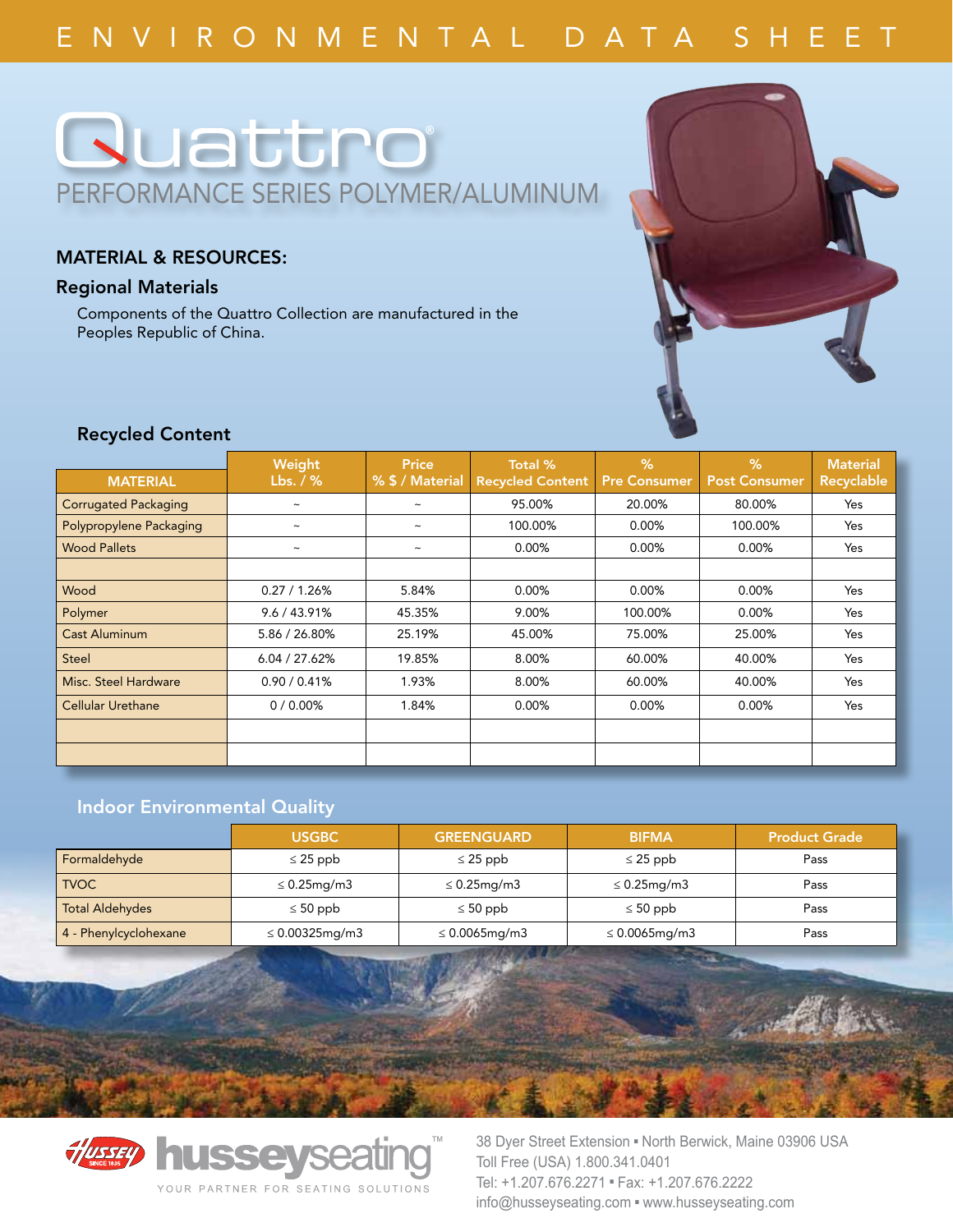# E n v i r o n m e n t a l D a t a S h ee t

# **Quattro** performance series polymer/steel

### Material & Resources:

#### Regional Materials

Components of the Quattro Collection are manufactured in the Peoples Republic of China.



### Recycled Content

|                             | Weight                    | <b>Price</b>          | Total %                 | %                   | $\%$                 | <b>Material</b> |
|-----------------------------|---------------------------|-----------------------|-------------------------|---------------------|----------------------|-----------------|
| <b>MATERIAL</b>             | Lbs. $/$ %                | % \$ / Material       | <b>Recycled Content</b> | <b>Pre Consumer</b> | <b>Post Consumer</b> | Recyclable      |
| <b>Corrugated Packaging</b> | $\widetilde{\phantom{m}}$ | $\tilde{\phantom{a}}$ | 95.00%                  | 20.00%              | 80.00%               | Yes             |
| Polypropylene Packaging     | $\widetilde{\phantom{m}}$ | $\tilde{\phantom{a}}$ | 100.00%                 | 0.00%               | 100.00%              | Yes             |
| <b>Wood Pallets</b>         | $\tilde{\phantom{a}}$     | $\tilde{\phantom{a}}$ | 0.00%                   | 0.00%               | 0.00%                | Yes             |
|                             |                           |                       |                         |                     |                      |                 |
| Wood                        | 1.10 / 4.97%              | 9.17%                 | 0.00%                   | 0.00%               | 0.00%                | Yes             |
| Polymer                     | 9.10 / 41.12%             | 42.06%                | 9.00%                   | 100.00%             | 0.00%                | Yes             |
| <b>Steel</b>                | 11.64 / 52.60%            | 45.09%                | 8.00%                   | 60.00%              | 40.00%               | Yes             |
| Misc. Steel Hardware        | .29/1.31%                 | 1.88%                 | 8.00%                   | 60.00%              | 40.00%               | Yes             |
| <b>Cellular Urethane</b>    | $0/0.00\%$                | 1.80%                 | 0.00%                   | 0.00%               | 0.00%                | Yes             |
|                             |                           |                       |                         |                     |                      |                 |
|                             |                           |                       |                         |                     |                      |                 |
|                             |                           |                       |                         |                     |                      |                 |

# Indoor Environmental Quality

|                        | <b>USGBC</b>            | <b>GREENGUARD</b>      | <b>BIFMA</b>        | <b>Product Grade</b> |
|------------------------|-------------------------|------------------------|---------------------|----------------------|
| Formaldehyde           | $\leq$ 25 ppb           | $\leq$ 25 ppb          | $\leq$ 25 ppb       | Pass                 |
| <b>TVOC</b>            | $\leq 0.25$ mg/m $3$    | $\leq$ 0.25mg/m3       | $\leq$ 0.25mg/m3    | Pass                 |
| <b>Total Aldehydes</b> | $\leq 50$ ppb           | $\leq 50$ ppb          | $\leq 50$ ppb       | Pass                 |
| 4 - Phenylcyclohexane  | $\leq 0.00325$ mg/m $3$ | $\leq 0.0065$ mg/m $3$ | $\leq 0.0065$ mg/m3 | Pass                 |



38 Dyer Street Extension . North Berwick, Maine 03906 USA Toll Free (USA) 1.800.341.0401 Tel: +1.207.676.2271 · Fax: +1.207.676.2222 info@husseyseating.com = www.husseyseating.com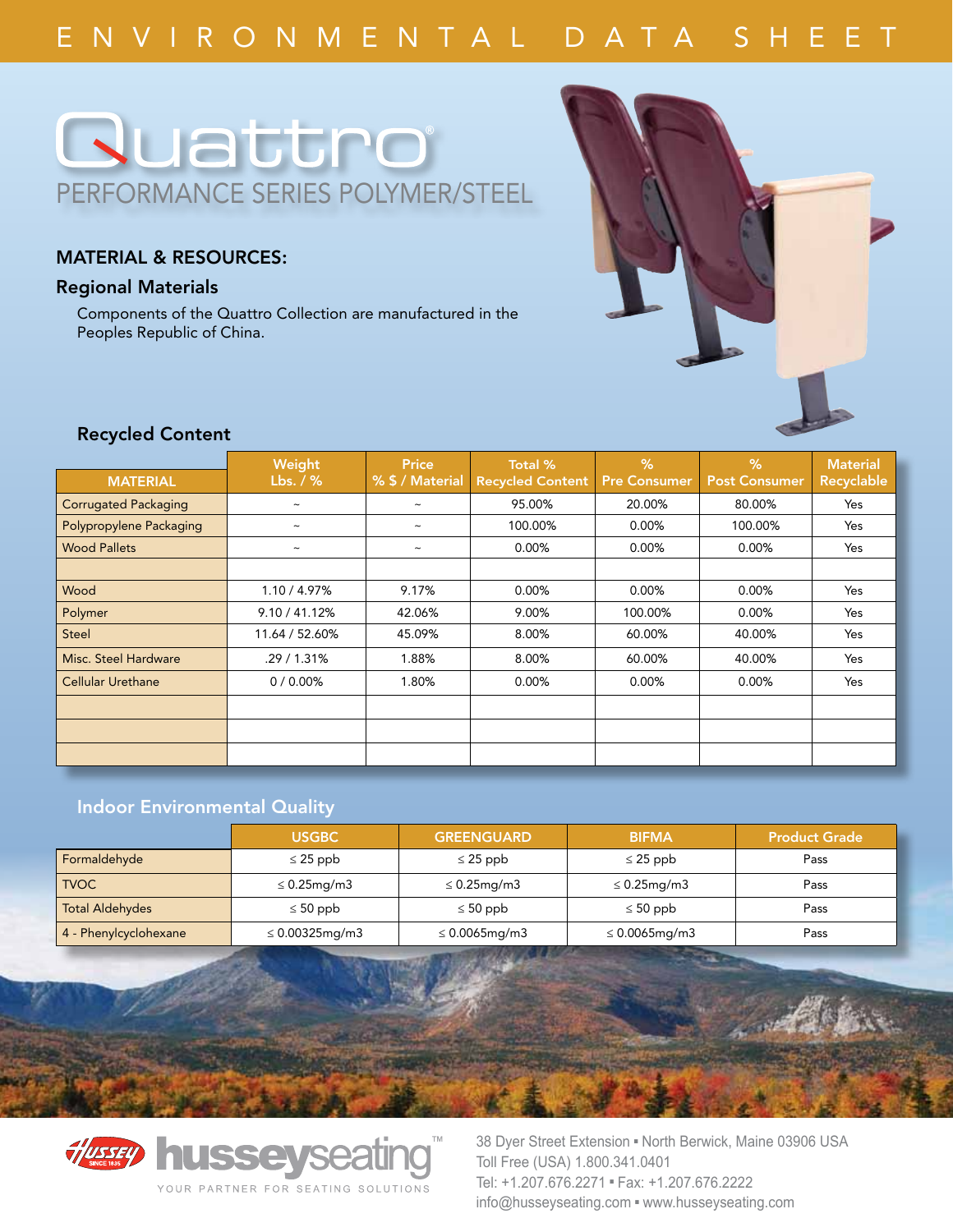# **Ruattro** performance series plyform/steel

### Material & Resources:

### Regional Materials

Components of the Quattro Collection are manufactured in the Peoples Republic of China.



## Recycled Content

|                             | Weight                    | <b>Price</b>          | Total %                 | %                   | $\%$                 | <b>Material</b> |
|-----------------------------|---------------------------|-----------------------|-------------------------|---------------------|----------------------|-----------------|
| <b>MATERIAL</b>             | Lbs. $/$ %                | % \$ / Material       | <b>Recycled Content</b> | <b>Pre Consumer</b> | <b>Post Consumer</b> | Recyclable      |
| <b>Corrugated Packaging</b> | $\widetilde{\phantom{m}}$ | $\tilde{\phantom{a}}$ | 95.00%                  | 20.00%              | 80.00%               | Yes             |
| Polypropylene Packaging     | $\tilde{}$                | $\tilde{\phantom{a}}$ | 100.00%                 | 0.00%               | 100.00%              | Yes             |
| <b>Wood Pallets</b>         | $\widetilde{\phantom{m}}$ | $\tilde{\phantom{a}}$ | 0.00%                   | 0.00%               | 0.00%                | Yes             |
|                             |                           |                       |                         |                     |                      |                 |
| Wood                        | 9.10 / 46.76%             | 49.95%                | 0.00%                   | 0.00%               | 0.00%                | Yes             |
| Polymer                     | 0.22 / 1.13%              | 1.43%                 | 9.00%                   | 100.00%             | 0.00%                | Yes             |
| Cast Iron                   | 2.60 / 13.33%             | 11.65%                | 45.00%                  | 75.00%              | 25.00%               | Yes             |
| <b>Steel</b>                | 7.26 / 37.29%             | 32.37%                | 8.00%                   | 60.00%              | 40.00%               | Yes             |
| Misc. Steel Hardware        | 0.29/1.49%                | 3.25%                 | 8.00%                   | 60.00%              | 40.00%               | Yes             |
| <b>Cellular Urethane</b>    | 0/0.00%                   | 1.35%                 | 0.00%                   | 0.00%               | 0.00%                | Yes             |
|                             |                           |                       |                         |                     |                      |                 |
|                             |                           |                       |                         |                     |                      |                 |

# Indoor Environmental Quality

|                        | <b>USGBC</b>            | <b>GREENGUARD</b>      | <b>BIFMA</b>        | <b>Product Grade</b> |
|------------------------|-------------------------|------------------------|---------------------|----------------------|
| Formaldehyde           | $\leq$ 25 ppb           | $\leq$ 25 ppb          | $\leq$ 25 ppb       | Pass                 |
| <b>TVOC</b>            | $\leq 0.25$ mg/m $3$    | $\leq$ 0.25mg/m3       | $\leq$ 0.25mg/m3    | Pass                 |
| <b>Total Aldehydes</b> | $\leq 50$ ppb           | $\leq 50$ ppb          | $\leq 50$ ppb       | Pass                 |
| 4 - Phenylcyclohexane  | $\leq 0.00325$ mg/m $3$ | $\leq 0.0065$ mg/m $3$ | $\leq 0.0065$ mg/m3 | Pass                 |



38 Dyer Street Extension . North Berwick, Maine 03906 USA Toll Free (USA) 1.800.341.0401 Tel: +1.207.676.2271 · Fax: +1.207.676.2222 info@husseyseating.com = www.husseyseating.com